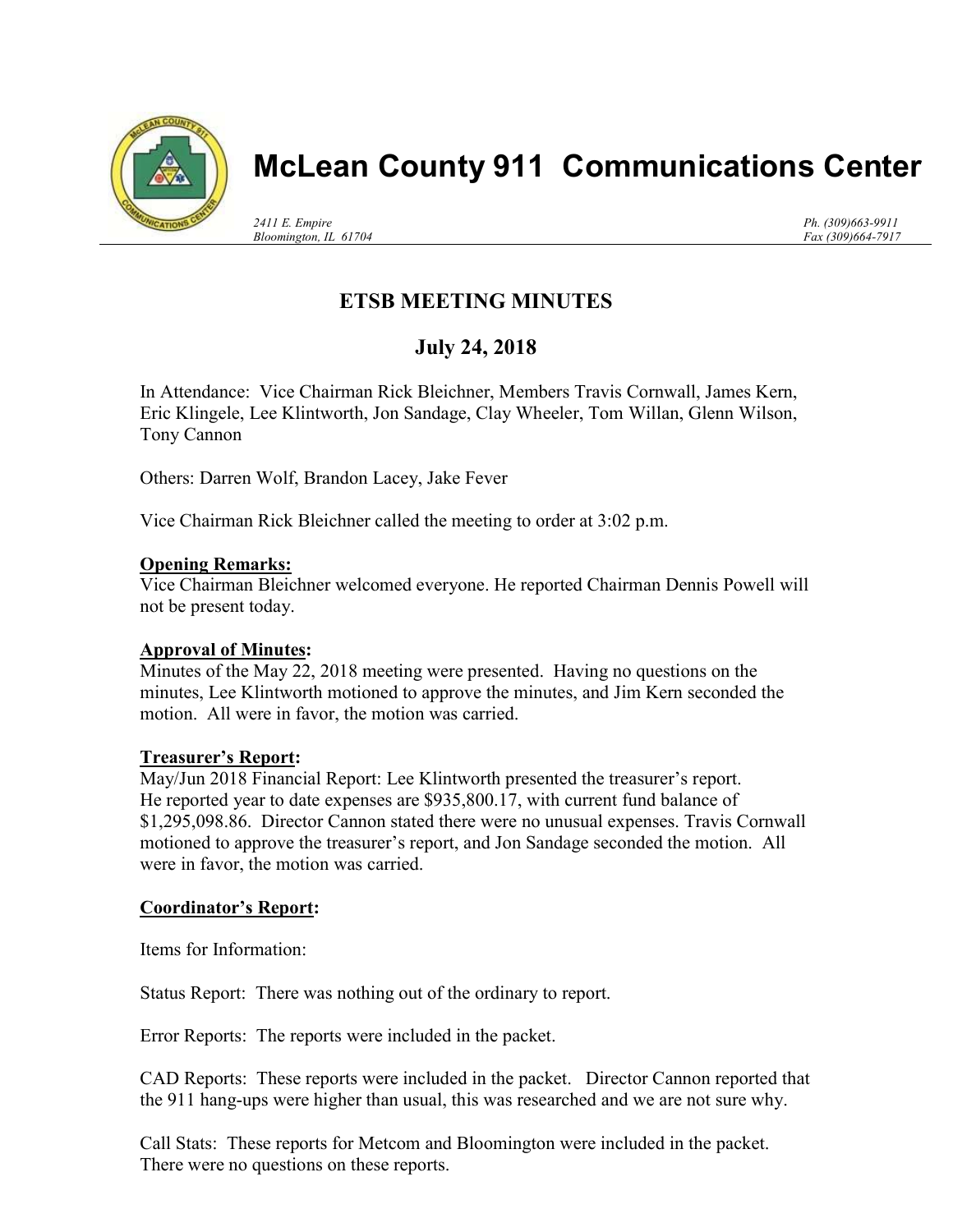#### Old Business:

Items for Information: There was nothing to report.

#### New Business:

#### Items for Action:

Approval of the Proposed 2019 ETSB Budget – Director Cannon stated the committee met and approved the presented budget. He added the Metcom budget is still in process, he meets with County Admin in the near future, stating the entity shares could change a bit. He stated state surcharges will probably increase. The interest revenue has been slightly decreased. He stated he is requesting the purchase of door card readers for security purposes. This is the same system that the downtown County offices use and we will be assisted by County IT. He is also requesting the purchase of an additional 911 answering console to be utilized for training, which could also be utilized live if necessary. There were no questions from the board members. Jon Sandage made the motion to approve the proposed budget for 2019, and Lee Klintworth seconded the motion. All were in favor, the motion was carried.

Approval to Purchase ArcMap License for the CAD Training Workstation – Brandon Lacey updated the board on GIS licensing issues. It has been recommended by our CAD vender to have a dedicated license on the training CAD and would allow the same functionality as the production side. Mapping issues would be worked out prior to hitting the production side decreasing downtime and increasing geo accuracy. The licensing fee is estimated about \$1000, with an additional maintenance fee. This will come out of the fund balance. Lee Klintworth motioned to approve, and Travis Cornwall seconded the motion. All were in favor, the motion was carried.

Approval to Convert the Lexington & Arrowsmith EF Johnson Equipment to Additional StarCom Sites for use on the StarCom System, to include Licensing and Equipment – Director Cannon reported that we were approached by Motorola with a project to add two additional StarCom sites to McLean County. They stated we could use the existing EF Johnson 800 equipment on the tower sites which are still viable. ETSB currently pays \$1610 monthly for T1 costs to both towers that Motorola would take over, and ETSB would pay Motorola for \$1616 per month for 60 months. There would also be a one-time licensing fee estimated about \$3000 and would also need additional equipment estimated at \$3500. Jake Fever provided some positive notes on this. He stated this will not make much improvement within the city but will mostly effect the rural areas. Other positive bullet points were included in the memo. Director Cannon stated we'll use the fund balance for the one-time expense of the \$3000 licensing fee and additional estimated \$3500 equipment fee. Jon Sandage made the motion for approval, and Lee Klintworth seconded the motion. All were in favor, the motion was carried.